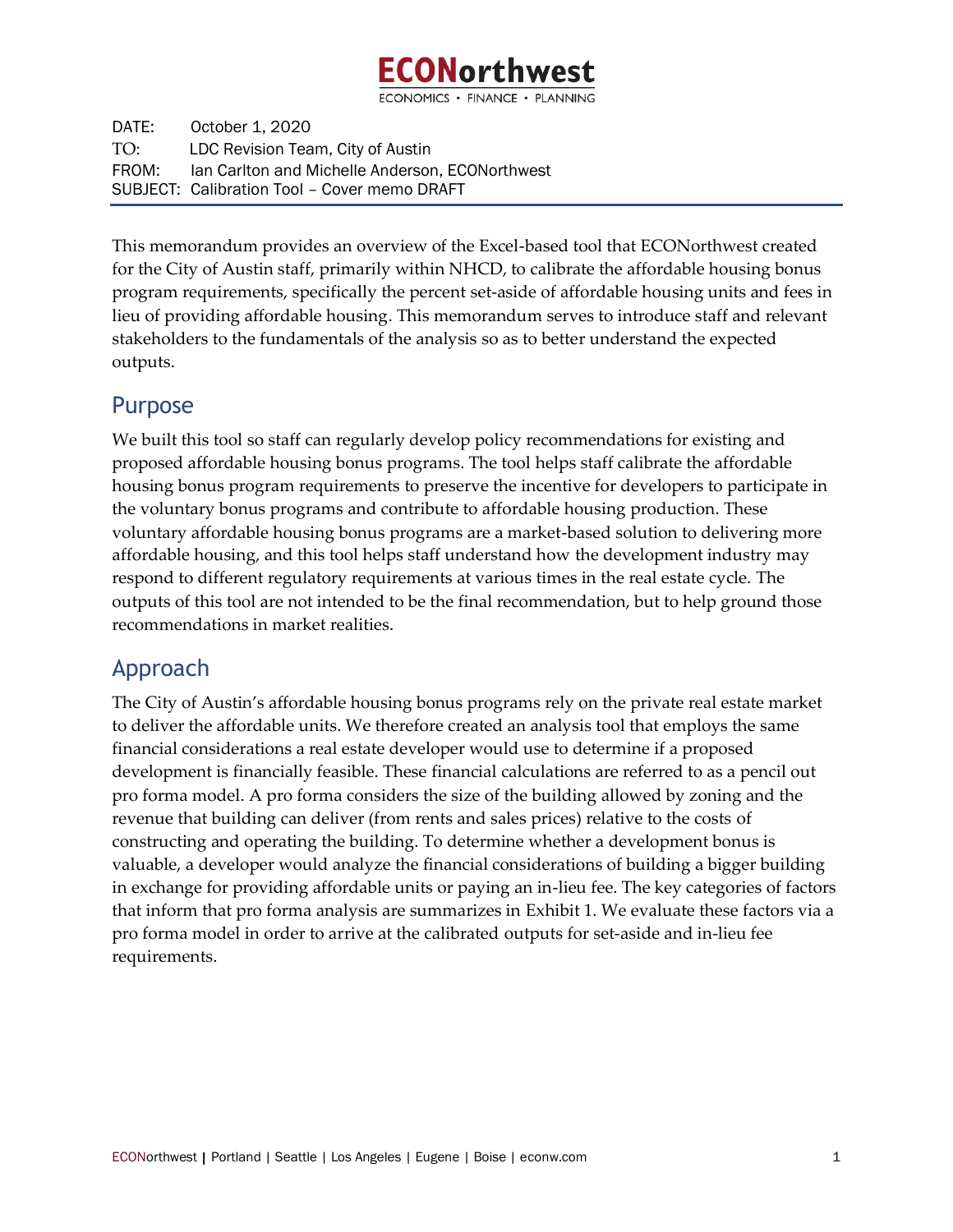<span id="page-1-0"></span>



Many factors are considered in the analysis. More details about these factors are provided in [Exhibit 2.](#page-1-1)

<span id="page-1-1"></span>Exhibit 2. Categories of Data in the Analysis

| Type of Data                      | <b>Examples</b>                                                                                                 | <b>Sources</b>                                                                                                                                                 | Impact on the Outputs                                                                       |
|-----------------------------------|-----------------------------------------------------------------------------------------------------------------|----------------------------------------------------------------------------------------------------------------------------------------------------------------|---------------------------------------------------------------------------------------------|
| Zoning                            | Allowed land uses, building height,<br>floor area ratio (FAR), dwelling units,<br>setbacks, impervious coverage | Land Development Code,<br>existing bonus program area<br>plan documents                                                                                        | Informs the size of the base<br>and bonus buildings that are<br>allowed                     |
| Affordability<br>Policy           | Target depth of affordability.<br>affordable rents, affordable sales<br>prices                                  | HUD Median Family income,<br>City of Austin Calculations.<br>Land Development Code,<br>existing bonus program area<br>plan documents                           | Informs the maximum rents<br>and sales prices of<br>affordable units in a building          |
| <b>Real Estate</b><br>Market Data | Rents and sales prices, construction<br>costs, operating costs, investment<br>metrics                           | CoStar, Zillow, Redfin, Austin<br>Board of Realtors, Assessor<br>data, RS Means, developer<br>interviews, City of Austin<br>Economic Development<br>Department | Informs the pro forma<br>calculations to determine if a<br>building is financially feasible |

## Key Functions and Methodology of the Tool

The fundamental function of the analysis is to determine the value a density bonus provides so that public benefits can be appropriately calibrated – in this case a set-aside of affordable housing units or fee in lieu of providing those units. Estimating the value of a bonus allows us to understand the capacity of developers to provide public benefit while still advancing a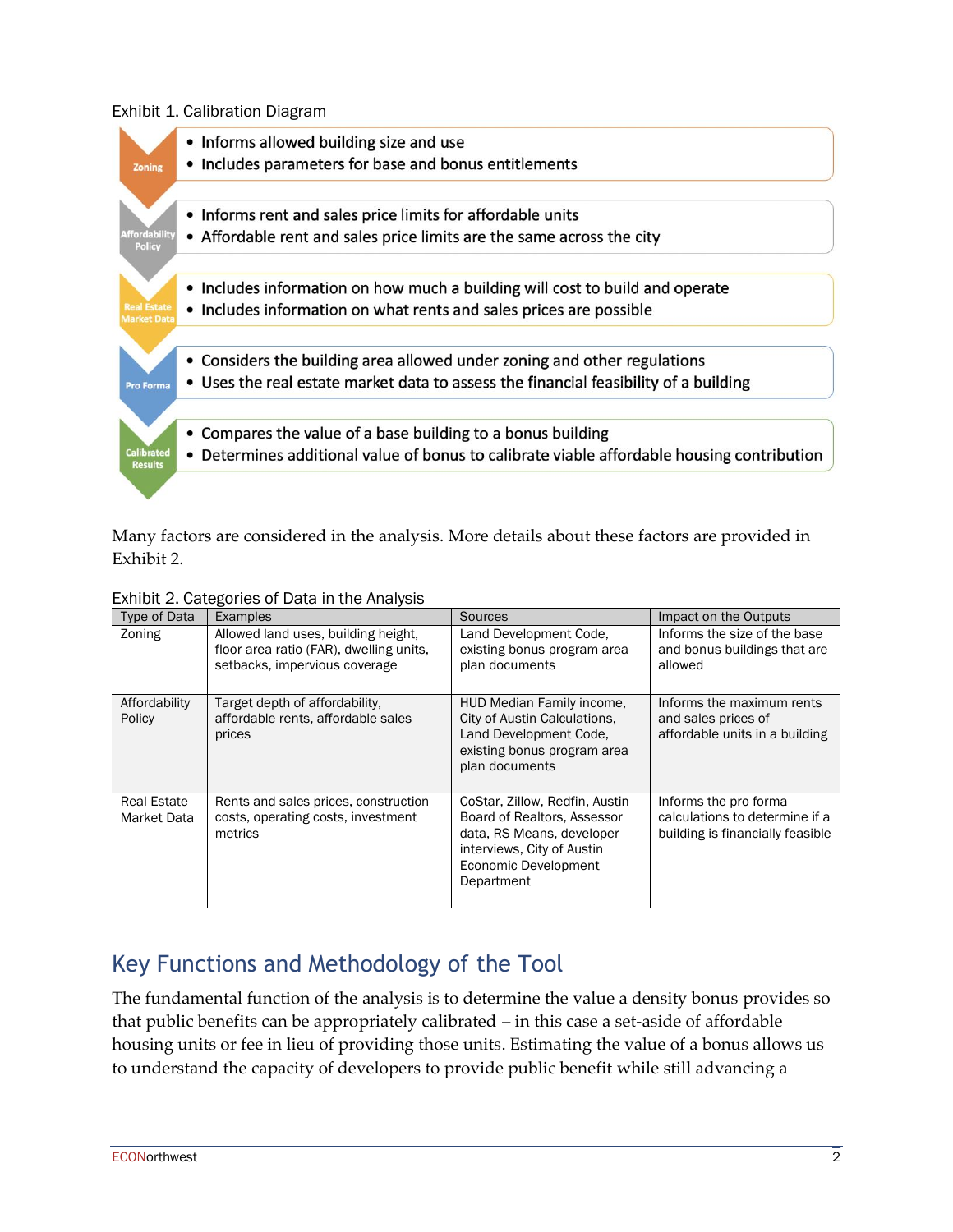development project that uses the bonus entitlements. Developers may choose to use the base entitlements if the bonus-related public benefits cost more than the bonus value.

The value generated by a density bonus varies depending on market conditions and the regulatory framework of the zoning code and affordability policy. We captured these market conditions and regulatory requirements in the analysis and they each have key functions and assumptions that influence the resulting outputs.

The RLV analysis is an estimate of the feasibility for the market to produce affordable housing – it is used to compare policy choices but does not produce a precise, scientific answer. There are limitations to any analysis and tool design choices influence the final values, which are intended to ground recommendations and policy discussions in market realities. We highlight these methodological choices throughout the discussion below.

## Residual Land Value Methodology and Pro Forma Analysis

Calibrating a policy to capture some of the bonus value requires an understanding of a developer's financial capacity. To make this determination, the analysis includes calculations that reflect how developers, investors, and lenders typically evaluate real estate deals.

More specifically, the analysis evaluates the *residual land value* (RLV) to understand development feasibility and the value that a density bonus might provide. RLV is an estimate of what a developer would be willing to pay for land given the property's income from leases or sales, the cost of construction, and the investment returns needed to attract capital for the project. While there are other quantitative methods for calculating density bonus value and calibrating affordable density requirements, such as an internal rate of return (IRR) threshold approach, all of the potential methods share drawbacks regarding the quality of inputs and sensitivity to those inputs. An advantage of the RLV approach is that it does not rely on land prices as an input. Rather, observed land prices can be compared with the model outputs to help calibrate the model and ensure it reflects reality.

The analysis includes multiple building prototypes that conform to various base zone and bonus entitlements, on multiple prototypical lot sizes appropriate for the respective bonus areas, and of different land-uses (residential rental, residential for-sale, and commercial). We also validated these prototypical buildings by researching and comparing them to recent developments (built or under construction during the last five years) in the respective bonus areas.

The prototypical buildings in the analysis sit on "prototypical" lots, because they were purposefully designed to be rectilinear and easy to compare. We looked at the approximate lot sizes of typical developments in the bonus areas to arrive at a consolidated list of "prototypical" lot sizes. In reality, there are more lot sizes and shapes present in each bonus area than what we modeled. Therefore, the tool CANNOT be used to conduct a parcel-level evaluation that accounts for precise lot sizes and existing land uses.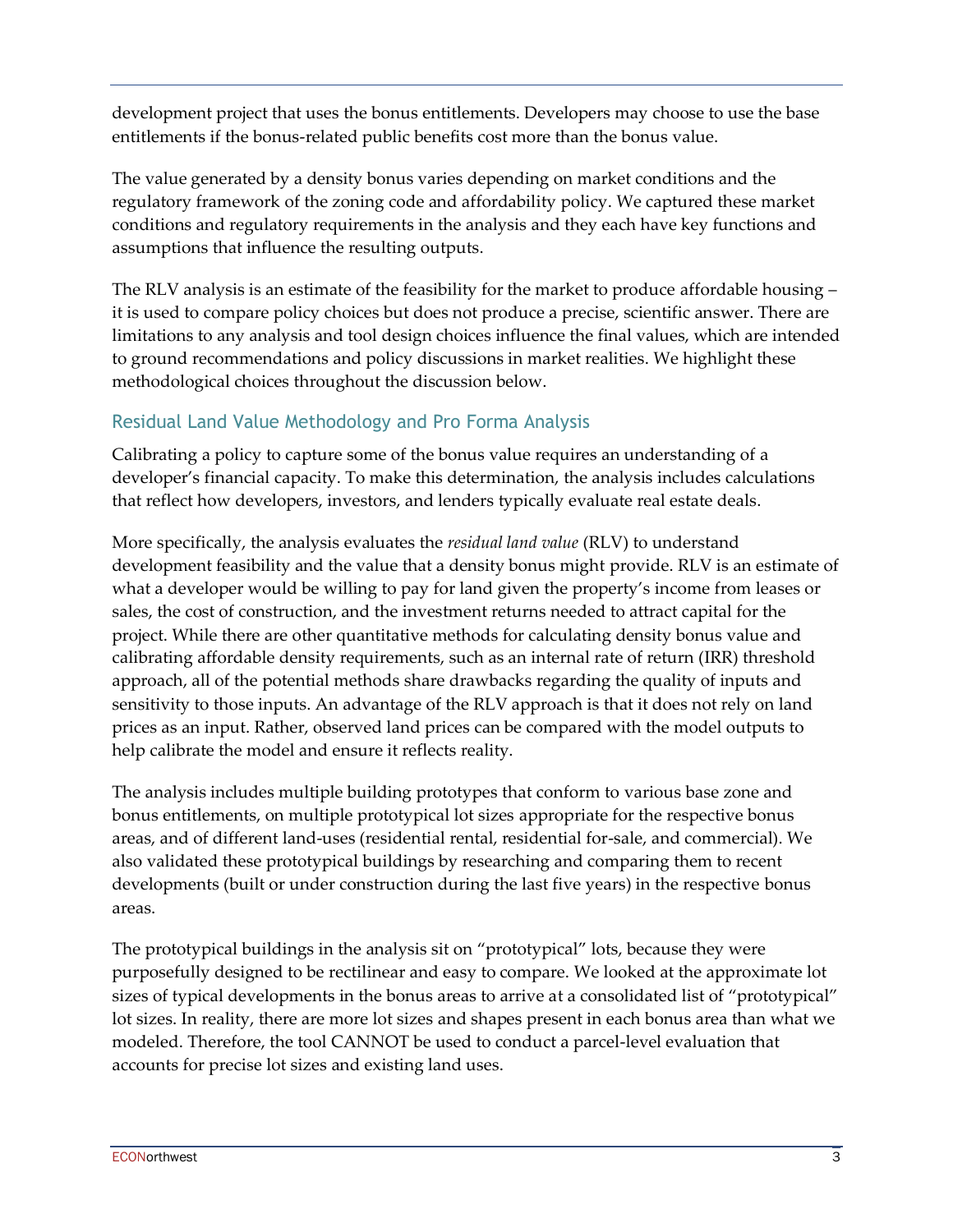The analysis also references various real estate market data relevant to the pro forma financial model. These data include building program assumptions (e.g. unit mix, parking ratios, floor heights), operating assumptions (e.g. sales prices, rents, vacancy, operating costs), development costs (e.g. hard costs, soft costs), and valuation metrics (i.e. return on cost and yield thresholds).

Using this information, the analysis evaluates the RLV of the prototypes on all the lot sizes. To do so, the financial pro forma model compares the total cost to build the prototypes, including the returns required by investors, to the respective value of the prototype such that the difference between the two is the RLV.

Then the analysis compares the RLV results for the development options buildable only under base entitlements to those buildable only under bonus entitlements to identify the value that might be conferred by a bonus. Not all prototypes will be compared to one another because of these zoning filters.

To arrive at the calibrated outputs, a portion of the bonus value is dedicated to affordable housing production, leaving a portion of the incremental bonus value to incentivize a landowner to sell to a developer that would use the bonus entitlements rather than the base. This methodology is illustrated, using generalized numbers, in [Exhibit 3.](#page-3-0)



<span id="page-3-0"></span>Exhibit 3. Generalized Illustration of Bonus Value and Calibration Calculations

To arrive at the percent of units to set aside as affordable, the analysis takes the portion of the incremental value of the bonus available for affordable housing production and divides it by the buy-down cost of an affordable unit to understand the total number of affordable units the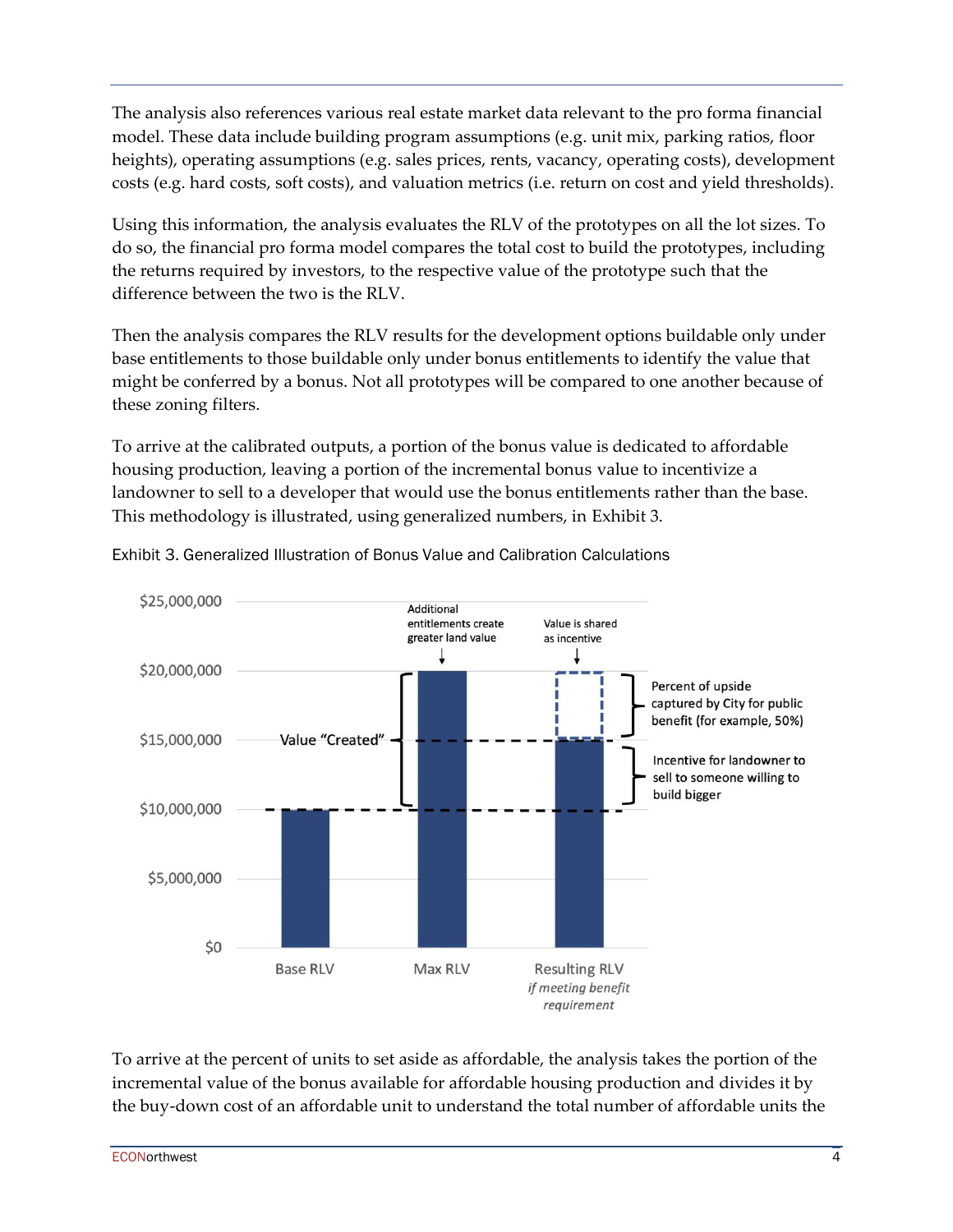bonus could financially support. Then it divides the number of affordable units by the number of units in the bonus to arrive at the percentage of units that could be set-aside as affordable units. To arrive at a fee in lieu of providing affordable housing (as a fee per square foot), the calculations take a portion of the incremental value of the bonus and divide it by the bonus square footage.

Reserving a portion of the incremental value helps preserve the incentive for the developer to build under the bonus entitlements instead of the base, while still directing value toward the set-aside and in-lieu fee. This ensures that a developer willing to build in the bonus is still able to compete for land in the marketplace. Leaving some value on the table, rather than requiring a set-aside or charging an in-lieu fee closely approximating the value of the bonus, also affords some policy resilience as market dynamics change over time. We illustrate this methodology in more detail in [Exhibit 4](#page-4-0) using generalized numbers.

| Row | <b>Step</b>                                              | Set-aside<br><b>Result</b> | Set-aside<br>Calculation | In-lieu Fee<br>Result | <b>In-lieu Fee</b><br>Calculation |
|-----|----------------------------------------------------------|----------------------------|--------------------------|-----------------------|-----------------------------------|
| A   | Value of base building                                   | \$1M                       |                          | \$1M                  |                                   |
| В   | Value of bonus building                                  | \$3M                       |                          | \$3M                  |                                   |
| C   | Incremental value of the bonus building                  | \$2M                       | $B - A$                  | \$2M                  | $B - A$                           |
| D   | Portion of incremental value directed to public benefit  | 50%                        |                          | 75%                   |                                   |
| E   | Nominal amount available for fee                         | \$1M                       | $C * D$                  | \$1.5M                | $C * D$                           |
|     | Buy-down cost of an affordable unit                      | \$200,000                  |                          | N/A                   |                                   |
| G   | Number of units building built under bonus entitlements* | 100                        |                          | N/A                   |                                   |
| н   | Square footage of building built under bonus             | N/A                        |                          | 100,000               |                                   |
|     | entitlements*                                            |                            |                          |                       |                                   |
|     | Total affordable units possible                          | 5                          | E/F                      | N/A                   |                                   |
|     | Estimated set-aside in bonus                             | 5%                         | 1/G                      |                       |                                   |
| ĸ   | Estimated in-lieu fee per square foot of bonus           |                            |                          | \$15                  | $E \div H$                        |

<span id="page-4-0"></span>

| Exhibit 4. Detailed Illustration of Bonus Value and Calibration Calculations |  |  |  |
|------------------------------------------------------------------------------|--|--|--|
|                                                                              |  |  |  |

\*Some existing bonus program areas calibrate the set-aside and in-lieu fee relative to the entire building as opposed to the area of the bonus, thus changing the denominator in this equation to the square footage of the entire building. We calibrated the set—asides and in-lieu fees in the bonus program areas accordingly.

Given that the value of a bonus can differ between land-uses, the analysis separates the fees into three categories associated with each use: residential rental, residential for-sale, and commercial. Then, the analysis allows two different comparisons to understand the value of the bonus: a comparison of the most valuable building built under bonus entitlements within each land use to the most valuable building built under base entitlements of all land uses or a comparison of the most valuable building built under bonus entitlements within each land use to the most valuable building built under the base entitlements for the same land use. The former comparison reflects the market reality that multiple development actors are often competing for land to build different product types and that the landowner is incentivized to sell to the highest bidder regardless of their development prospects, while the latter reflects the prior analysis methodology employed by consultants to arrive at the original fees for the Downtown Density Bonus Program.

It is important to note that the analysis (1) picks the highest value from an array of buildings that conform to the base entitlements and (2) picks the highest value from an array of buildings